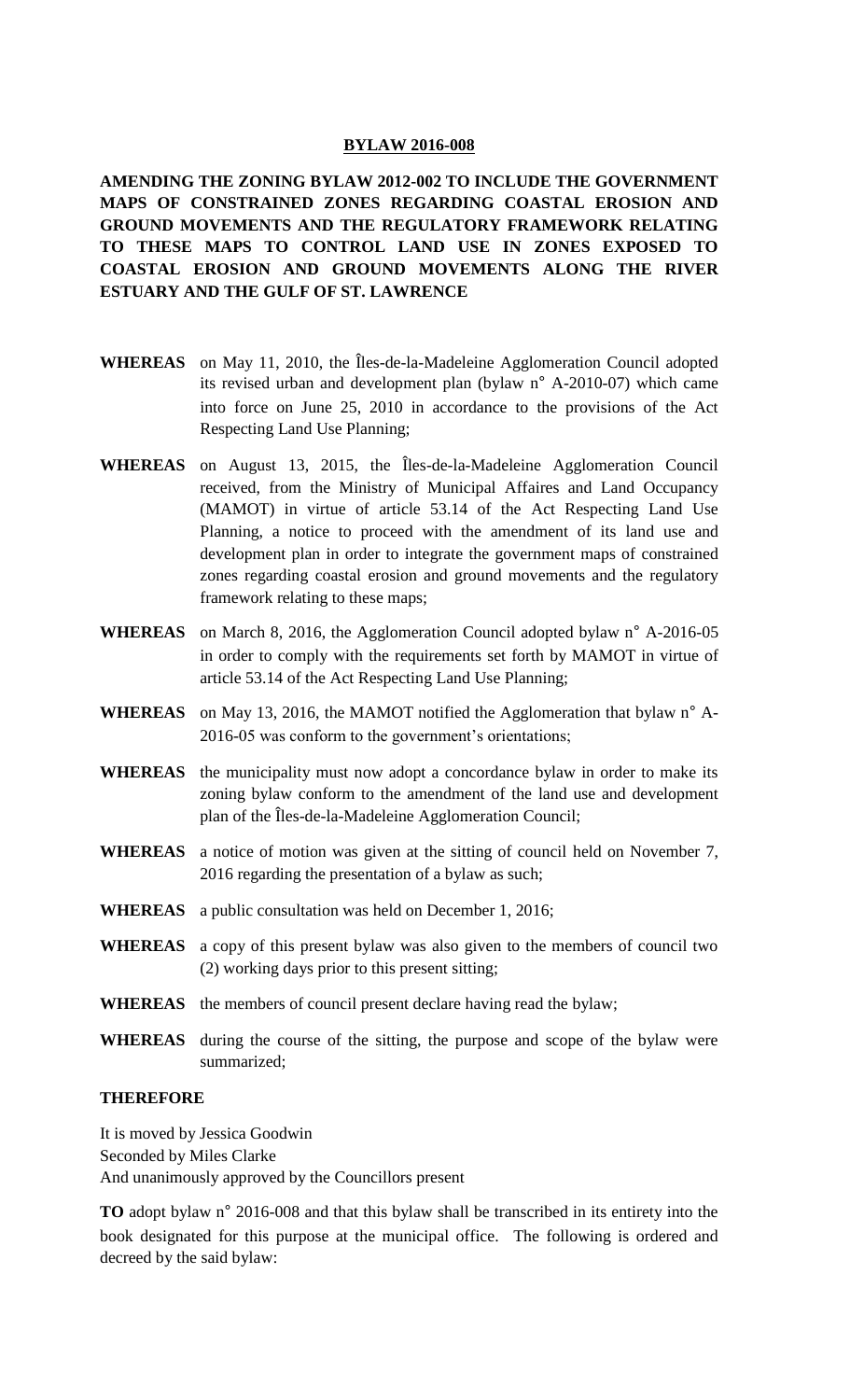## **CHAPTER 1**

## **DECLARATORY AND INTERPRETATIVE PROVISIONS** \_\_\_\_\_\_\_\_\_\_\_\_\_\_\_\_\_\_\_\_\_\_\_\_\_\_\_\_\_\_\_\_\_\_\_\_\_\_\_\_\_\_\_\_\_\_\_\_\_\_\_\_\_

## **Article 1.1 BYLAW TITLE AND NUMBER**

Bylaw n° 2016-008 is entitled «Bylaw amending the Zoning Bylaw 2012-002 to include the government maps of constrained zones regarding coastal erosion and ground movements and the regulatory framework relating to these maps to control land use in zones exposed to coastal erosion and ground movements along the river estuary and the Gulf of St. Lawrence»

## **Article 1.2 PREAMBLE AND ANNEXES**

The preamble and annexes of this present bylaw are an integral part thereof.

## **Article 1.3 PURPOSE OF THE BYLAW**

The purpose of this bylaw is to amend the Zoning Bylaw currently in effect within the territory of the municipality in order to make it conform to the amendment that was made in the land use and development plan of the Îles-de-la-Madeleine Agglomeration Council by the coming into effect of bylaw n° A-2016-05.

#### **CHAPTER 2**

### **AMENDMENTS**

**Article 2.1** Article 5.12 entitled «*SPECIFIC PROVISIONS REGARDING EROSION ZONES*» is deleted and replaced by the following article:

**\_\_\_\_\_\_\_\_\_\_\_\_\_\_\_\_\_\_\_\_\_\_\_\_\_\_\_\_\_\_\_\_\_\_\_\_\_\_\_\_\_\_\_\_\_\_\_\_\_\_\_\_\_**

# **ARTICLE 5.12 entitled: SPECIFIC PROVISIONS REGARDING COASTAL EROSION**

In the littoral zones, the regulatory framework and the maps illustrated in Annex I of this bylaw applies.

- **Article 2.2** The list of annexes is modified by the replacement of Annex I «erosion zone» by the following annex:
	- Annex I: government maps of the constrained zones regarding coastal erosion and ground movements and the regulatory framework relating to these maps to control land use in zones exposed to coastal erosion and ground movements along the river estuary and the Gulf of St. Lawrence